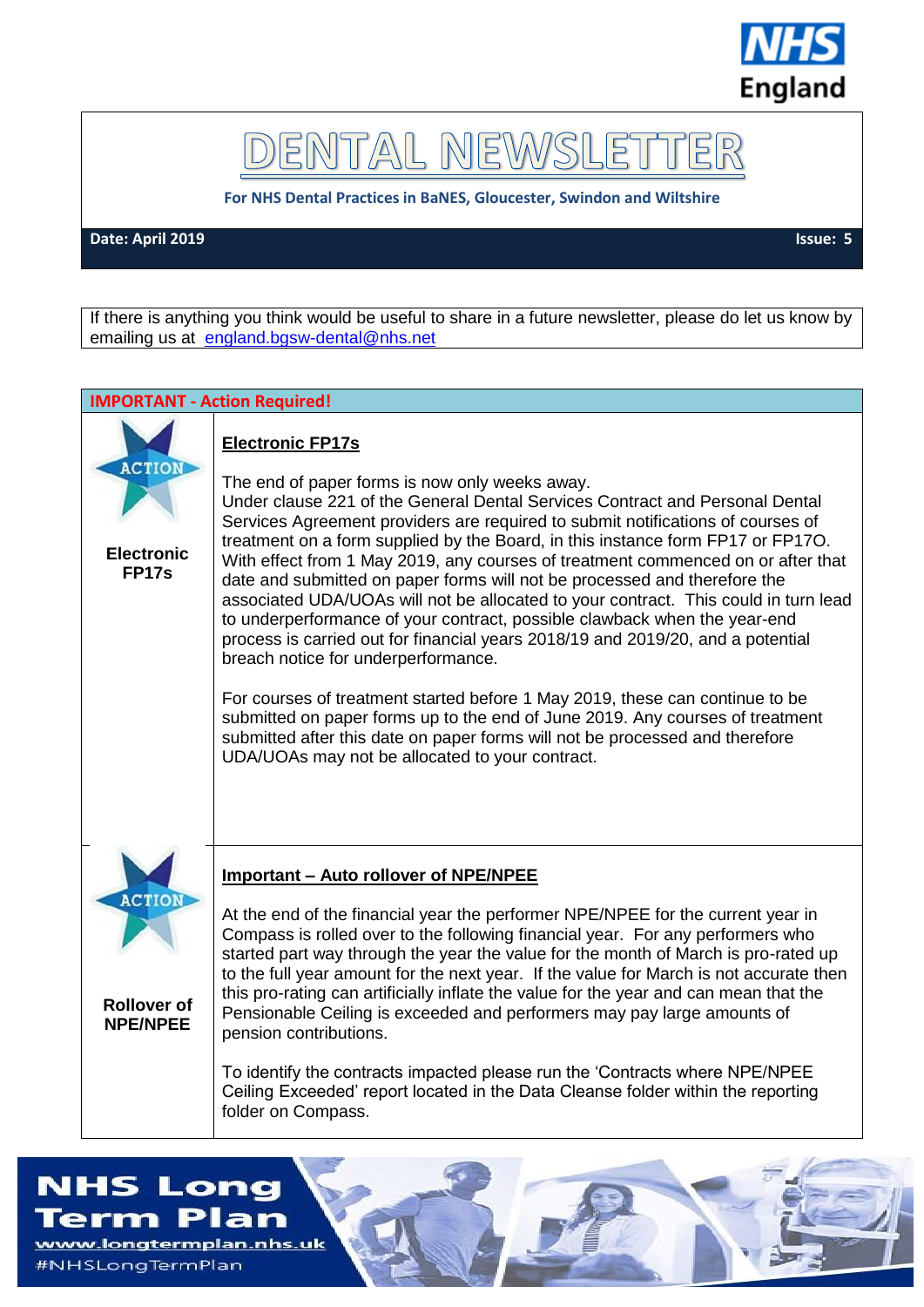

| <b>Important Information for Practice Managers</b> |                                                                                                                                                                                                                                                                                                                                                    |
|----------------------------------------------------|----------------------------------------------------------------------------------------------------------------------------------------------------------------------------------------------------------------------------------------------------------------------------------------------------------------------------------------------------|
| <b>DCR</b><br><b>Newsletter</b>                    | <b>Dental Contract Reform News</b><br>Please see below Issue 9 of DCR Newsletter for January 2019 - March 2019. In<br>this issue we hear from a dental prototype practice and discuss how contract<br>reforms fits with the direction of travel set out in the NHS long term plan.<br>DCR News Issue<br>9.pdf                                      |
| Interpretation<br><b>Services</b>                  | <b>Language and Interpretation Services</b><br>DA Languages are the new providers of language and interpretation service. All<br>contractors should have now received their welcome pack with details on how to<br>access and use the service. If you have not yet received this information please do<br>let us know. england.bgsw-dental@nhs.net |
| <b>PCSE</b>                                        | <b>PCSE Briefing</b><br>Please see below PCSE briefing which contains updates which may be useful to<br>you.<br>PCSE briefing for<br>HOPC March 2019 FI                                                                                                                                                                                            |
| <b>BGSW Oral</b><br><b>Surgery MCN</b>             | <b>Chair of BGSW Oral Surgery MCN</b><br>We are pleased to announce that Alistair Morton has been elected as Chair of the<br>BGSW Oral Surgery Managed Clinical Network. Alistair currently works as a<br>Consultant at Salisbury Hospital Foundation Trust and has previously worked with<br>the Wessex Oral Surgery MCN.                         |